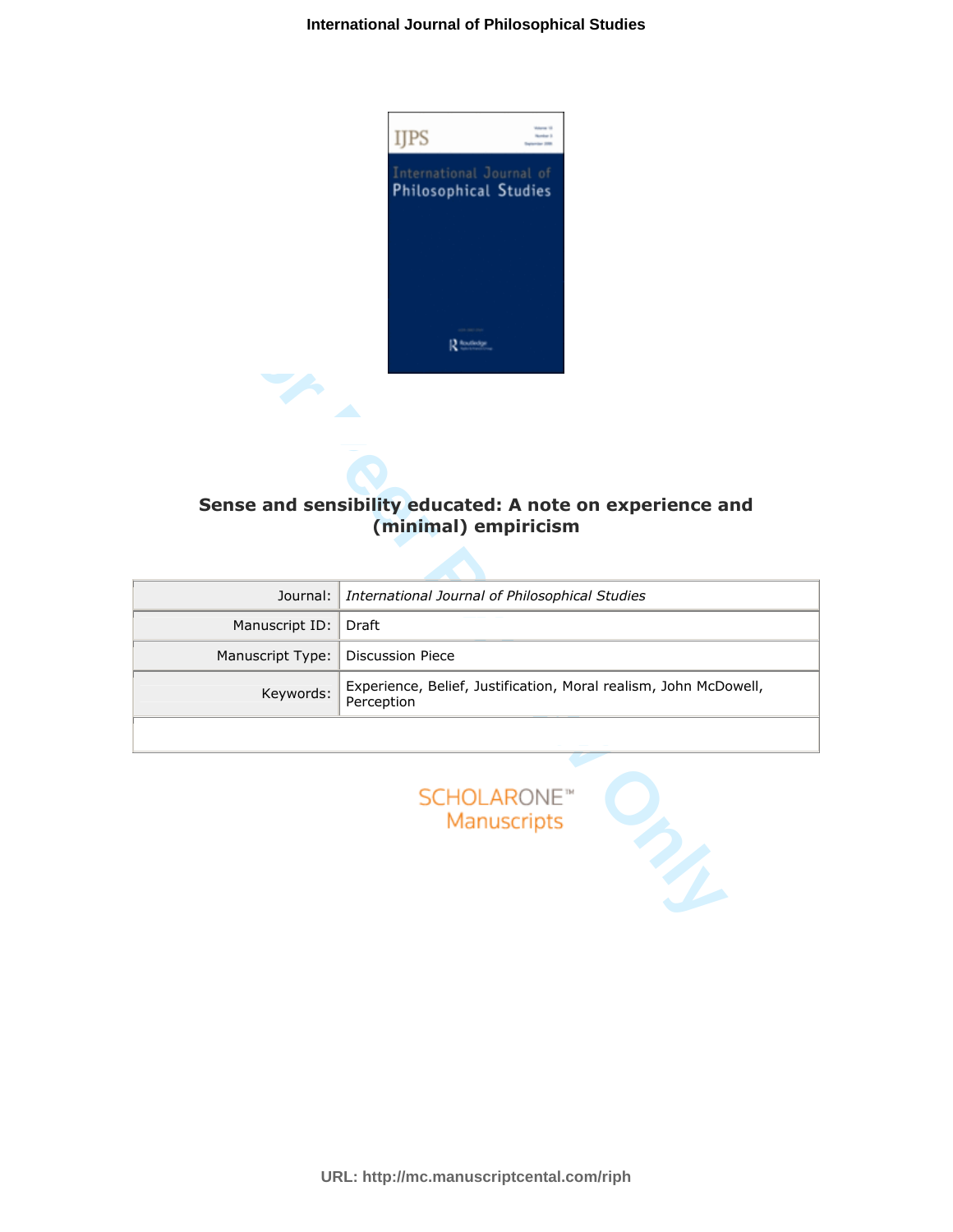# **Sense and Sensibility Educated A note on experience and (minimal) empiricism**

*McDowell's minimal empiricism holds that experience, understood as providing conceptually articulated contents, plays a role in the justification of our beliefs. We question this idea by contrasting the role of perceptual experience in moral and non-moral judgments and conclude that experience per se is irrelevant in the former cases and should also be so in the latter one: only with the help of adequate beliefs experience can provide a connection with the world. We conclude with some remarks concerning the importance of experience.*

## **1. Experience and justification**

Different varieties of empiricism have espoused versions of the idea that experience plays a role in the justification of our beliefs, for instance, by providing contents that are somehow different from those of beliefs. McDowell's variety of empiricism is no exception: experience's content is conceptually articulated and yet acquired in a passive manner. In this paper we offer doubts as to whether experience effectively plays a role in the justification of our beliefs.

**For the same stand should also be so in the later one specified experience per set in the stand for the stand for the stand for the stand for the stand is the stand one of the stand one of the stand with the help of data** We can appreciate the difficulties with justification through experience by exploring a contrast between two doctrines of perceptual judgment that McDowell has himself embraced. The general idea behind his conception of moral judgment is that a virtuous person has the capacity to perceive the salient moral demands of a particular situation<sup>1</sup> and bases her judgment on this perception. Such a moral perception is not a seeming or anything less than a full-blooded belief about the moral circumstance – and it is fully affected by all the other beliefs the virtuous person entertains. Let's consider two virtuous persons, A and B. A mistrusts her initial moral perception of the situation and makes moral judgments only after long deliberation considering her other relevant beliefs. B is quicker: her moral perceptual judgment comes fast once she encounters the situation demanding a moral judgment. Except in cases where a quick decision makes a moral difference A and B will be equally virtuous – and can even systematically agree on their moral judgments.

Now consider McDowell's minimal empiricism: experience constitutes a tribunal that offers verdicts as to how things are that externally constrain the rest of our beliefs. To be sure, what is acquired in experience can also be rejected by better judgment; however experience, demanding the passive employment of conceptual capacities, exerts an external (and yet rational and conceptual) pressure on one's beliefs. Here is the contrast: for moral judgments we need no more than appropriate (virtuous) judgment to distinguish the salient features of a situation while in the broader case we take experience as capable of carrying authority whenever it provides verdicts about our beliefs. It seems like in the second case, but not in the first, B is more virtuous than A. This is implausible in the moral cases because sensitivity to moral features of the world depends on what else we think. Indeed,

 $\frac{1}{1}$ 

See, for instance, McDowell 1979, pp. 50-1.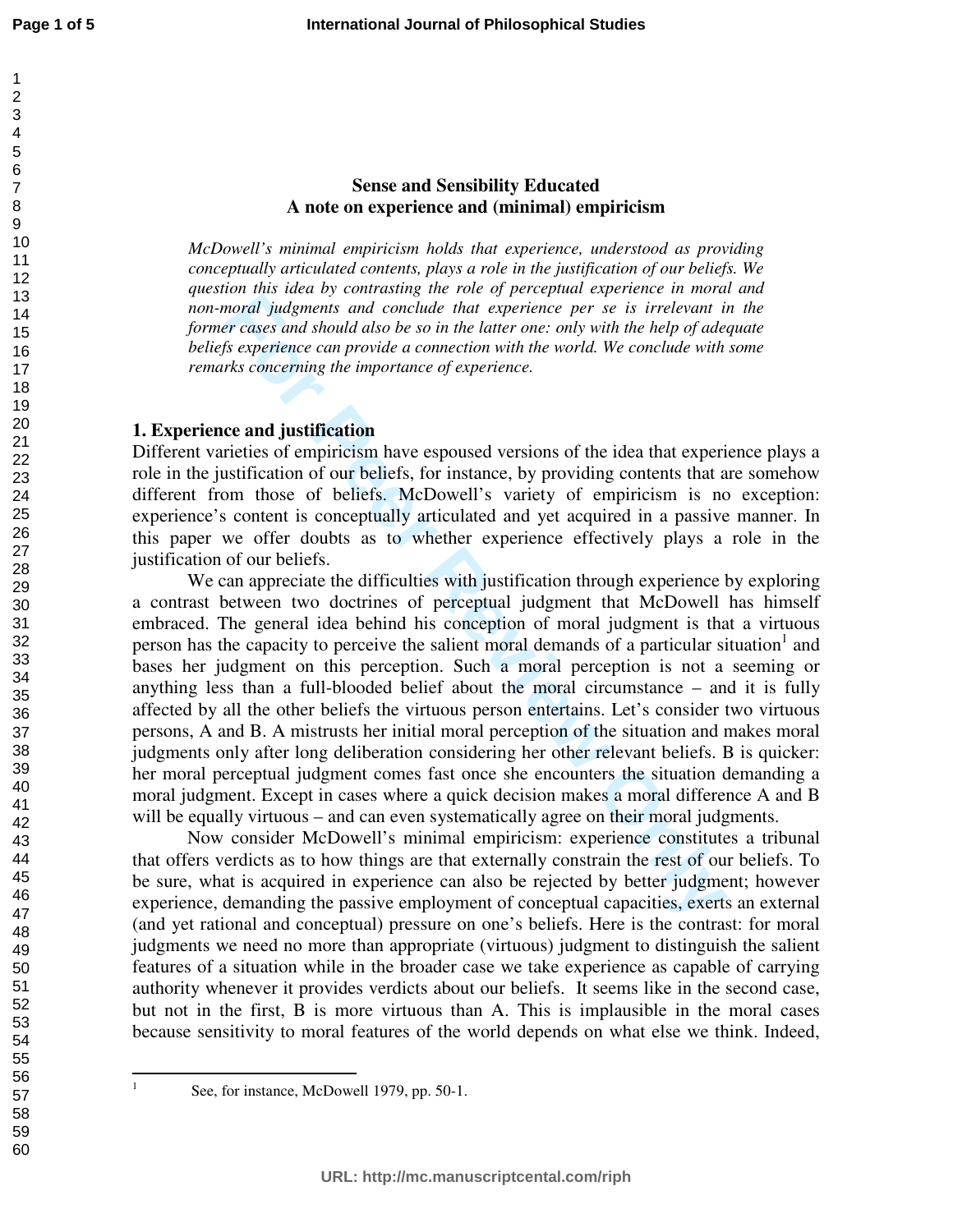acquiring such sensitivity is an endeavour that requires shaping most of one's beliefs. Surely, a virtuous person is one that normally judges and acts correctly  $-$  no matter if perception was correct in the first place – in a wide variety of situations; this is why A and B seem equally virtuous. The correction of the first impression is, as far as ethics is concerned, arguably irrelevant. In the broader, non-moral case, however, experience itself is said to play an epistemological role – verdicts from experience are taken to make *per se* a justificatory difference. We argue that the model of moral judgment could be expanded to the non-moral case.

#### **2. When experience doesn't matter**

McDowell holds what can be called a transcendental empiricism: perceptual experience – passive and yet conceptually articulated – plays not only a justificatory role but also the transcendental role of connecting our body of beliefs with the world; without it thought would be left rationally unconstrained from outside. The way we are impressed by our senses triggers the process where beliefs receive verdicts from the world.

arease.<br> **Exercise doesn't matter**<br>
broods what can be called a transcendental empiricism: perceptual of<br>
yet concectingly articulated – plays not only a justificatory role<br>
lal role of connecting our body of beliefs with Now, take the Müller-Lyer illusion often explored by McDowell (see for instance 1994: 11). One can be convinced that the lines are equally long – even if the first impression is to the contrary. If truth-seeking is a goal, one has an obligation towards how things are and therefore should come to believe that the lines are equally long if they are. There is a *normative* force in play here. By contrast, we argue that there is scarcely any normative force (any obligation) in play regarding how the lines appear. To most people they look such that one is longer than the other. \*If someone does not perceive it that way, there is no (rational) point in trying to convince her that she should find a way to have the impression that one is longer than the other: seemings are as irrelevant for normative enterprises such as seeking truth as any alleged private sensation, impression or feeling. One may feel the obligation to accommodate, within a theory of perception, the fact that most people have the impression that one line is longer than the other. This, however, is irrelevant to the task of establishing how things are concerning the length of the lines. One can have a lot of third-person access to how things (normally) look but this makes no difference as to how things look from a first-person perspective. Both in moral and nonmoral cases, one's final judgment about the issue is what reveals one's take on how things are, and it matters little whether one's first impression is in contrast with it.

When I say that 'it seems to me (or I have the impression) that one line is longer than the other', I could be mistaken both about what seems to me (about my mental state) and about how the world is. If I withdraw any commitment to the content of my impression, I could only be wrong about my mental state. Of course, I could be right about what seems to me and yet be wrong about the lines being of different length. I can say 'it seems to me that one line is longer than the other but they are of the same length' and this would not sound as puzzling as any instance of Moore's paradox. This suggests that impressions, even conceptually articulated ones, carry no commitments. 2 Surely, I can commit to what I experience. Such option, however, would be epistemologically

 $\frac{1}{2}$  Something similar can be said about instincts (or impulses) and desires: I can acknowledge my instinct (or impulse) to do something while not being committed to do so. I can recognize an instinct (an impulse) without wanting to follow it.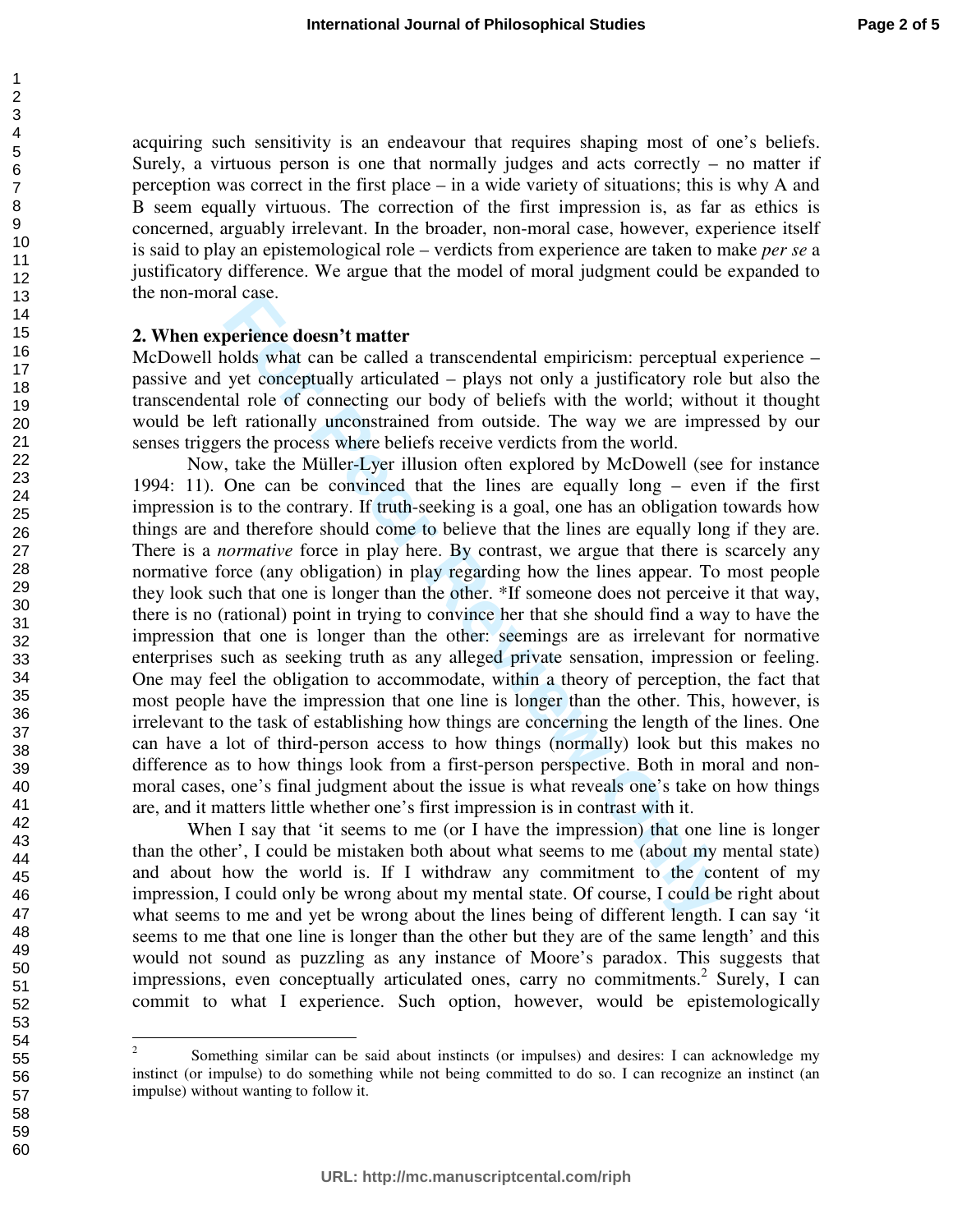$\overline{a}$ 

recommendable only if my experience is articulated by correct beliefs, if it prompts us to form correct beliefs. It provides justification when it is equipped with conceptual capacities *but also* with correct beliefs. We are back to the case of the virtuous persons: what matters is the final judgment on the issue – the dynamics of how one acquires it (and the eventual conceptual intermediaries invoked) is irrelevant for *justification*. Further, without any normative force, it is hard to see how experience can play a *transcendental* role of connecting mind and world; on the face of it, experience connects us to the world in the same way our skin connects our internal organs and the surrounding atmosphere.

**F**SRACT methat organs and the summan start and the summan start and and and non-moral perceptual judgments depend on a great measure the thinker. The content of such judgments can acquire the flicter tritualition availabl Moral and non-moral perceptual judgments depend on a great measure of the mental makeup of the thinker. The content of such judgments can acquire the form of any conceptual articulation available to the thinker. Once equipped with true beliefs, our senses can provide perceptual content to our experience that can take several complex forms. A thorough rejection of the idea that there is a highest common factor between true perception and error (see McDowell, 1982) invites the thought that in the Müller-Lyer illusion, for example, one could be trained to *perceive* something with the following (complex) content: 'There are two lines so that one seems longer than the other but both are the same length'. Such content can be achieved through educated senses that previously would experience something like: 'There are two lines so that one is longer than the other'.<sup>3</sup> There is no common factor between the two contents: in one of them the lines appear as being different while in the other they appear as seeming different and as being the same. This could be provocatively called a conjunctive conception of perceptual content:<sup>4</sup> I can *perceive* a difference between appearances (to me) and how things are. That difference is available to me in my senses (to my first-person access) as long as they are integrated in the dynamics that connects our thinking and the world.Our senses could be loaded with any content that could be the content of a thought. Experience, and its contents, has no special role and yet it can play any role in the economy of our beliefs and their contact with the world. Anything thinkable can be the content of an experience while no thinkable content *must* be attained through experience.

McDowell seems to think that the content of my (non-moral) perceptual experience is somehow to a lesser degree up to me than the content of my beliefs. So, no matter how familiar with the illusion one is, one line goes on looking longer, given the impenetrable and resilient character of our sensory apparatus. There is an element of something that is beyond my control, something akin to natural necessity. Possible obligations grounded on natural necessity, we argue, have in themselves little to do with our rational process of having our thoughts constrained by the world: it does not matter how natural necessity goes, we must just get things right. Furthermore, the natural obligation expressed in the content of 'they look so that one is longer' can be encompassed by the perceptual content of experience in something along the lines of what we called the conjunctive conception of perceptual content.

<sup>3</sup> Compare McDowell insistence (1979) that a person with a fully developed virtuous character can perceive, literally, the normative demands of a given situation.

<sup>4</sup> McDowell calls his alternative to the higher common factor conception – according to which there is something in common between veridical and mistaken perceptions, a form of mental representation or immediate object – a *disjunctive* account of perceptual content (see McDowell 1982, 2006).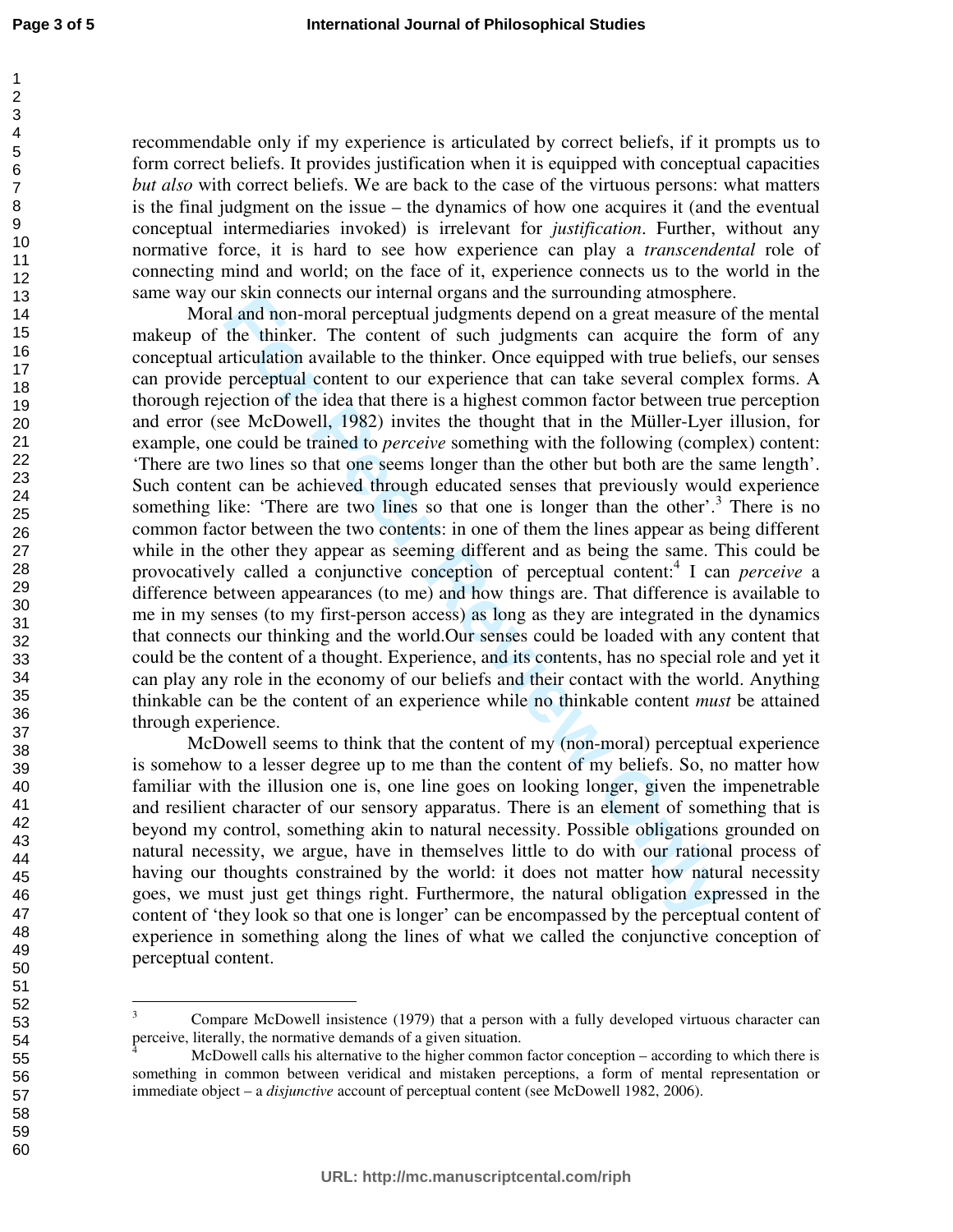We conclude that perceptual content provided by experience, given that it carries no normative force on its own, cannot be more than a strategy available to us to acquire and maintain beliefs. This is a reason to discard the idea that contents of perceptual experience could, in isolation, provide verdicts in anything that could be called a tribunal. Experience without beliefs plays no justificatory, or transcendental, role: it justifies no belief (not even when loaded with the operations of our conceptual capacities) and provides no contact with the world. If we are to find justification and contact with the world for our systems of beliefs we ought to be looking for them somewhere else.

#### **3. But does experience matter?**

The rejection of any epistemological relevance for experience can suggest that thought could dispense with perceptual experience altogether. The suggestion, however, is not substantiated. Sense experience could still be taken to be an enabling condition for thought if it were required for the acquisition of some beliefs. It could be that a capacity for experience is among the conditions of possibility for a thinker. Experience could be conceptually articulated, as McDowell claims, and yet no more than an (epistemologically irrelevant) enabling condition for our empirical thinking. In this case, it would be clear that ascribing conceptuality to experience is not enough to make it indispensable for justification or for contact with the world – it implies in itself nothing in terms of its normative and epistemological relevance.

ogin to be looking for them somewhete eise.<br> **Experience matter?**<br>
In of any epistemological relevance for experience can suggest<br>
In small of proceptual experience altogether. The suggestion, how<br>
I. Sense experience coul It could therefore be that McDowell is right to the extent that experience can only be meaningful within our thinking in a way that could affect *de facto* our thought about the world if its contents are conceptual. Surely, if experience plays a role in the maintenance of our network of beliefs this is due to its capacity to interact with concepts used in our empirical judgments. If our conceptual capacities are operative in experience in a passive way, concepts are used there in a fixed manner that simply reflects the current state of one's thinking. Concepts do not get revised or challenged by experience alone and yet they are present in experience. Conceptuality, however, itself entails no epistemological or normative significance. Yet, of course, it implies nothing about the *de facto* dispensability of experience – it could be a *sine qua non* condition for thought while being both epistemologically and normatively irrelevant.

We have argued that there is no epistemological role for any realm of separate experiential contents: each belief can find its way into our thinking without crossing any special realm of experiential contents. There is, therefore, no epistemological role for a separate realm of experiential verdicts. How things may look to me, independently of what I believe to be the case, has no relevance for the contact between thought and world. None of this precludes the possibility that experience counts as a global enabling condition for judgments about the world. Jackson's (1986) famous Mary thought experiment offers a useful tool to think about a situation where no experience of some qualities is required for someone to have the capacity to adequately use predicates for those qualities. One could claim that some kind of experience is required in order for Mary to be able to perform any discrimination – even if she can discriminate red objects without any appeal to experience (what she could arguably do). It is reasonable to contend, as McDowell would like to do, that Mary is to appeal to some experience in order to end up being capable to judge what objects are red. It is therefore possible to claim that some kind of *global normative* 

60

1